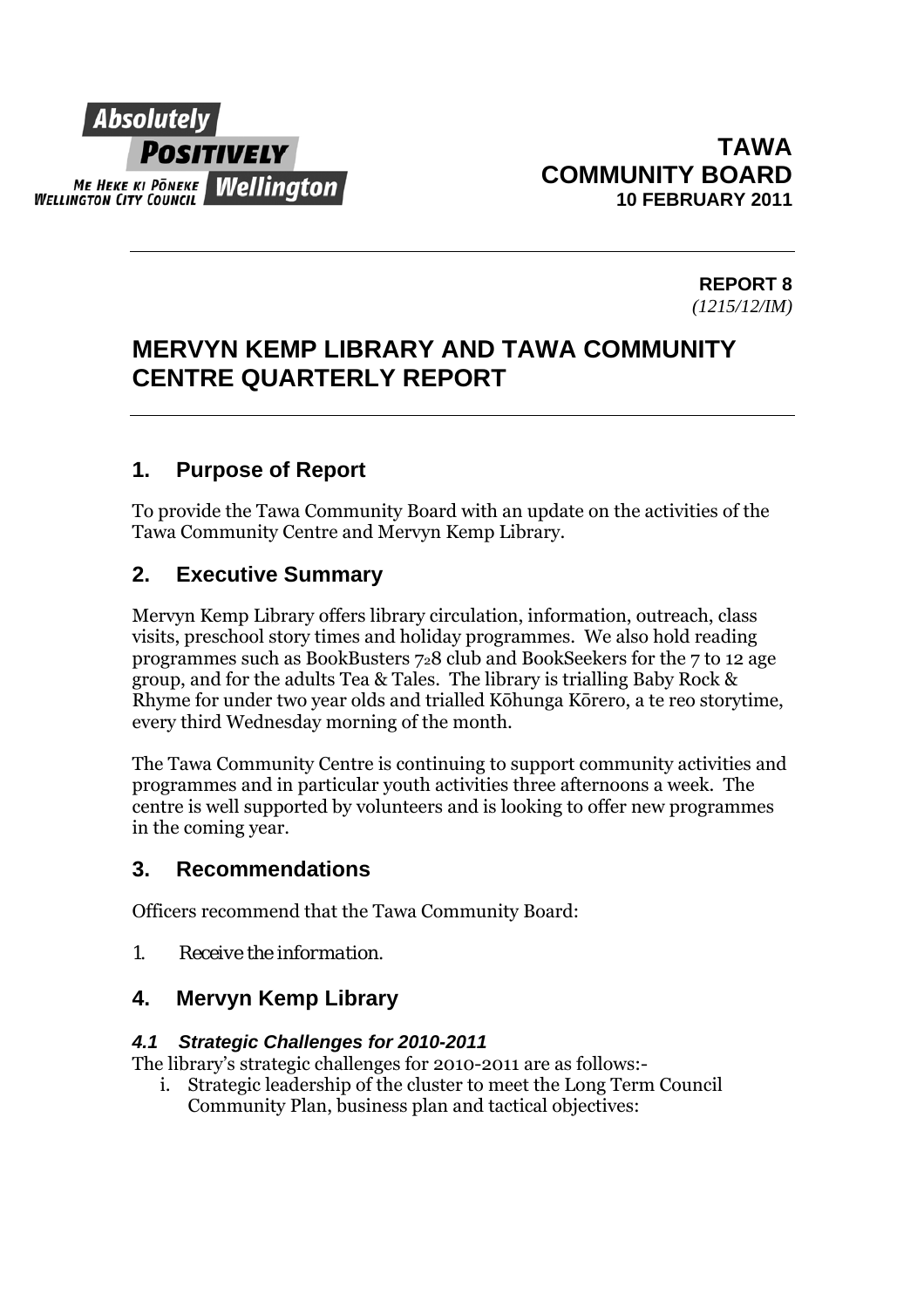- o Staff continued to provide ongoing programmes for adults and children. Various staff are involved with network-wide objectives targeting customer groups.
- ii. Cluster delivers on increasing the business cluster target to promote Press Display database to ten people daily from October:
	- o Press Display has been promoted to customers at every opportunity.
- iii. Encourage the teams to increase customer contact by working closely with customers out in the library, promoting library products and services
	- o A greater effort has been made to provide customers with access to staff in the library instead of them asking for help at the desk
- iv. Demonstrate and promote a health and safety culture:
	- o This is part of a Council-wide programme to increase awareness of health and safety issues. The second part of the six month plan had the team divided into two groups looking at ways to reduce hazards in the workroom and improve work flows.
- v. Engage with other Business Units in the area to develop working relationships and common outcomes:
	- o Representatives from the Tawa Recreation Centre, Tawa Pools Tawa Community Centre and Mervyn Kemp Library met in December to talk about what was planned for Christmas and ways of supporting each other in the future.

### *4.2 Highlights*

#### **4.2.1 Customer**

Author Maggie Rainey Smith read stories and talked to children during the October school holidays as part of Authors in Libraries initiative.

Historians from the Alexander Turnbull library showcased various aspects of their collection. The curator of Ephemera which included circus memorabilia presented to the Tea & Tales group in Tawa.

#### **4.2.2 Collection**

A "Select" DVD collection which consists of the latest DVDs is being trialled at Tawa. The DVDs are issued for 3 days. The collection has been increased as it continues to issue well particularly at weekends.

The team have reviewed the layouts in the young adult, DVD, reference, activity room and the magazine and newspaper areas. The areas have been opened out so that they are more attractive and accessible to customers.

In the next quarter a new collection of Mills and Boons books will be available at the library.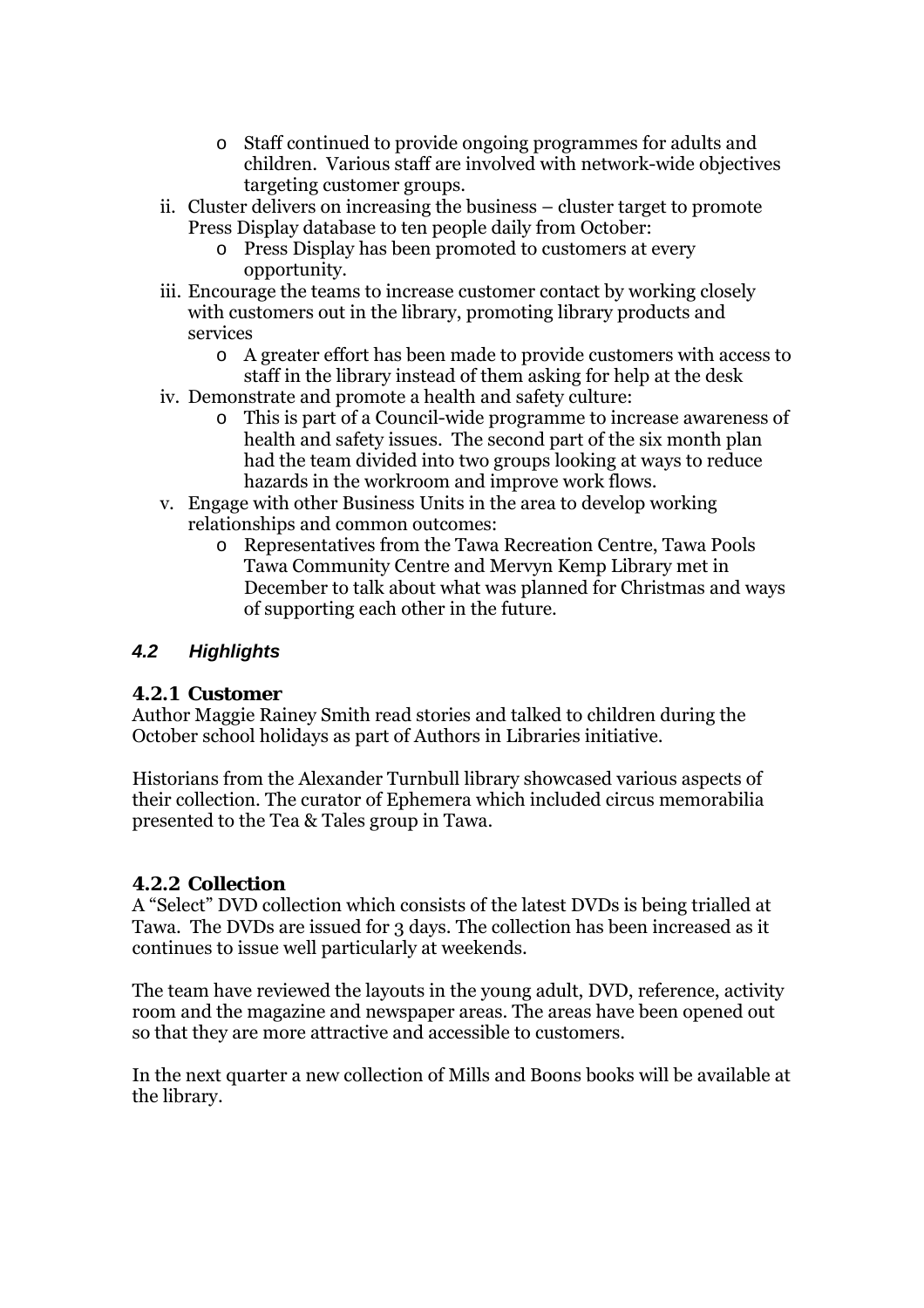#### **4.2.3 Programmes and Events**

Baby Rock & Rhyme is held at 9.30 am on Fridays during term time. The trial programme is attracting about twenty parents/carers and their babies each week. A decision on whether this will continue will be made in the next quarter.

Kohunga Korero a preschool story time in te reo Maori has been trialled for 12 months. The programme has had poor attendance over the year though it has been well promoted by the Children and Youth specialists and staff. After review it has been decided to discontinue this programme at Mervyn Kemp Library.

#### **4.2.4 Promotion**

A reading group from Tawa School attended the library to extend their knowledge of books in different genre and discuss what they had been reading. This was different from the usual class visit and excellent feedback was received from the school.

#### **4.2.5 Other**

Team members and customers participated in the national 2 minute silence that was held to mark the Pike River Mining Disaster.

The library computer system was upgraded over Labour Weekend with the library being closed on the Saturday. There was a smooth transition and the team actively assisted customers with changes.

Three staff members from Tawa went to the annual Library and Information Association of NZ (LIANZA) conference in Dunedin in November. (The conference marked LIANZA's 100 years.) The staff who attended were Brigid Brammer as 2011 conference programme committee member, Taitu Lemessa who was sponsored by LIANZA's Public Libraries Special Interest Group, and Rose Barker. Rose was presented with the 2010 Edith Jessie Carnell travelling scholarship which will enable her to study library children and youth services internationally in May/June 2011.

| <b>Site</b> | <b>Issues</b> | <b>Visitors</b> | <b>New</b><br><b>borrowers</b> | <b>Sessions for</b><br>under fives |
|-------------|---------------|-----------------|--------------------------------|------------------------------------|
| 2009/10     | 90,369        | 76,526          | 421                            | 2,492                              |
| 2010/11     | 84,940        | 72.214          | 290                            | 3,596                              |
| Variance    | $-6.6%$       | $-5.97\%$       | $-31\%$                        | $+44.1%$                           |

### *4.3 Statistics*

The statistics reflect a fall in visitor numbers, issues and new registrations. This trend is occurring throughout most branch libraries. Customers can access the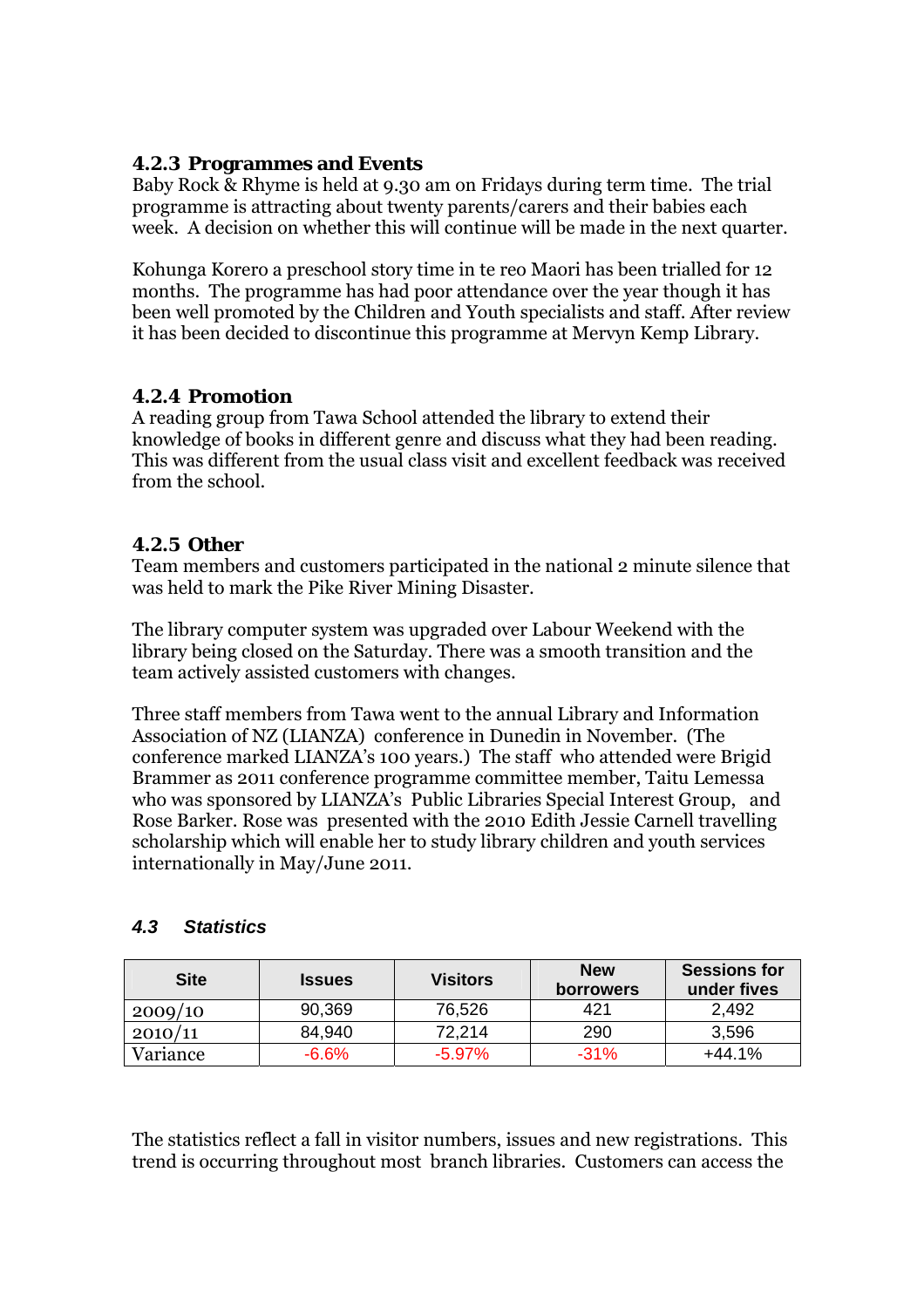library remotely now to reserve items, renew books, look up the catalogue and access our databases resulting in less people making physical visits.

An exploration into reasons behind the fall in issues has highlighted a decrease in children's issues. This is in keeping with the policy of some schools in the last year or so to not issue during class visits. A decrease in the number of classes and students visiting the library has also been noted over the years.

Overall visitor numbers are less than last year and issues have fallen further than visitor numbers. Customers do not necessarily use the library only to borrow material and library material is being used in the library such as magazines and newspapers. The use of the internet remains high.

The new Baby Rock'n Rhyme session for under 2s has gradually increased over the last year. There has been an increase in numbers attending children's programmes for under 5 year olds.

#### *4.4 Plans for the next quarter*

The Library intends to undertake the following during the next quarter:-

- Explore what can be done to reverse the trend in falling issues.
- Undertake outreach
- Support the northern "hub" of Council services
- Share programmes across the 3 branches in the northern cluster

# **5. Tawa Community Centre**

### *5.1 Highlights*

#### **5.1.1 New Coordinator for Tawa**

We are really pleased to introduce Melanie Lapalme as the new community coordinator for Tawa. Melanie will begin her new role on Tuesday, January 25th 2011.

#### **5.1.2 Use of the centre of the holiday break**

The Tawa Community Centre was made available for church groups to use over the festive season and we will review our traditional closure over Christmas.

#### **5.1.3 Events**

The centre continued to be busy and a number of varied events were held at the centre these included

- Tawa Art & Craft Society Expor
- Emergency Preparedness local schools
- 8-10 year olds after school art classes
- Tawa College Adult and Community Education Exhibition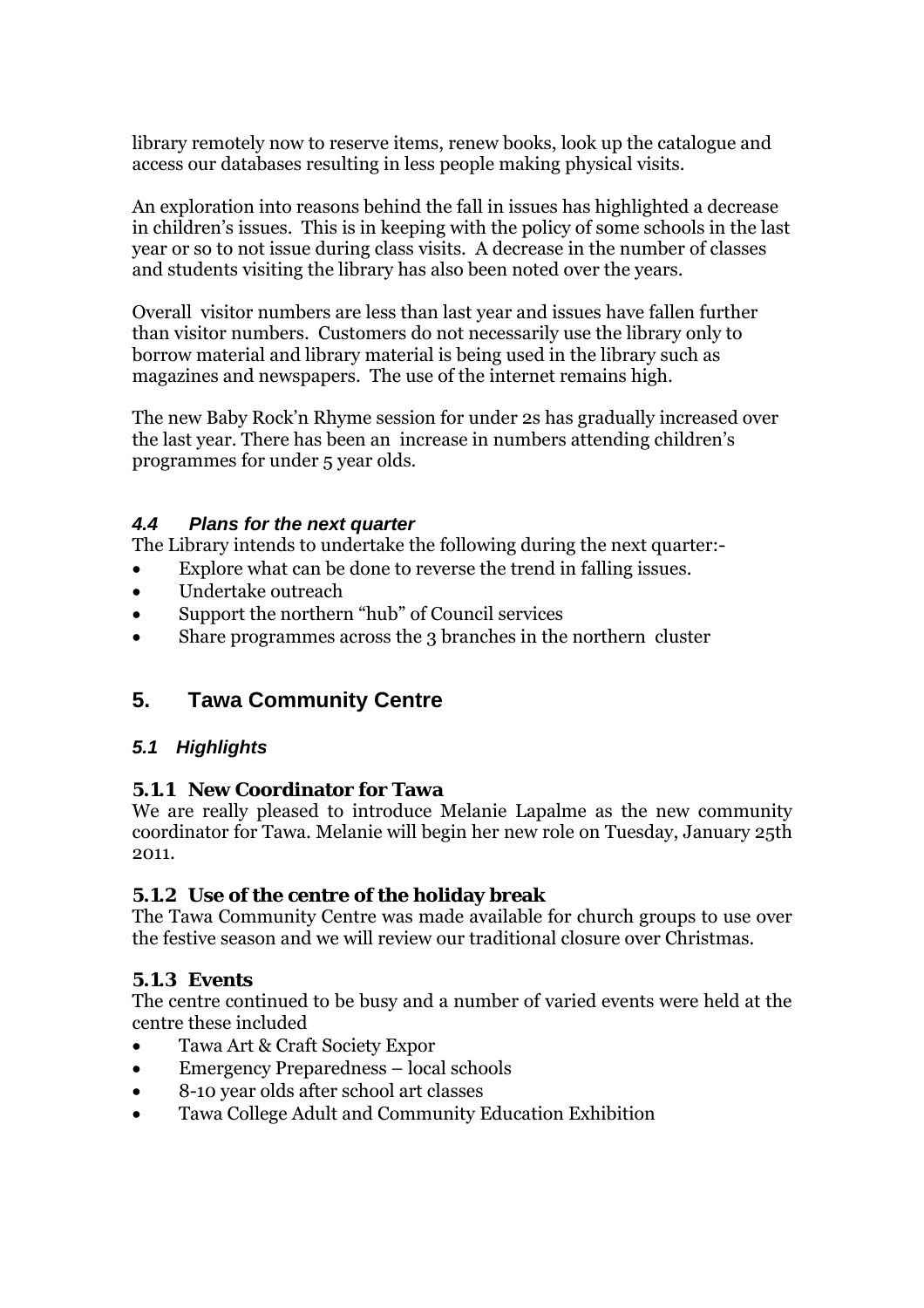#### *5.2 Users*

#### **5.2.1 New users for 2011**

Interest in hiring our facilities has continued to grow with five new bookings for regular sessions. These include a weight loss challenge group as well as children's art class

#### **5.2.2 User Statistics for Tawa Community Centre**

There has been an increase in the amount of users hiring the Centre.

*Table 1: Total number of users* 

| <b>Users</b>           |  |  |  |
|------------------------|--|--|--|
| April-June 2010   8469 |  |  |  |
| July-Sept 2010   9196  |  |  |  |
| Oct -Dec 2010   9945   |  |  |  |

*Table 2: hired hours over 5 hireable spaces*

| <b>Occupancy - 5 available spaces</b> |                 |               |                  |
|---------------------------------------|-----------------|---------------|------------------|
| Quarter                               | <b>Hireable</b> | <b>Booked</b> | <b>Occupancy</b> |
|                                       | hours $= 5$     | hours         | $\%$             |
|                                       | rooms           |               |                  |
| April – June                          | 6630            | 922           | 13.9%            |
| – Sept<br>July                        | 6705            | 972           | 14.5%            |
| Oct - Dec                             | 7245            | 948           |                  |

*Table 3: shows hired hours for Area 1, boardroom and hall*

| <b>Occupancy - 3 hired spaces</b> |                 |               |                  |
|-----------------------------------|-----------------|---------------|------------------|
| Quarter                           | <b>Hireable</b> | <b>Booked</b> | <b>Occupancy</b> |
|                                   | hours $=$ 3     | hours         | $\frac{0}{0}$    |
|                                   | rooms           |               |                  |
| April – June                      | 3978            | 922           | 23.2%            |
| $July - Sept$                     | 4023            | 972           | 24.2%            |
| Oct - Dec                         | 5550            | 948           | 24.1%            |

The increase potentially shows an interest in the Tawa Community Centre as a functional hireage facility. There has been an increase in the number of social bookings – children's birthday parties, ethnic celebrations and 21st birthdays. An increase in the number of courses and workshops that have occurred in the boardroom has seen the new furniture configured in a number of ways to suit.

#### **5.2.3 Tenants**

Mana Tiaki and the Tawa Community Police have now swapped offices.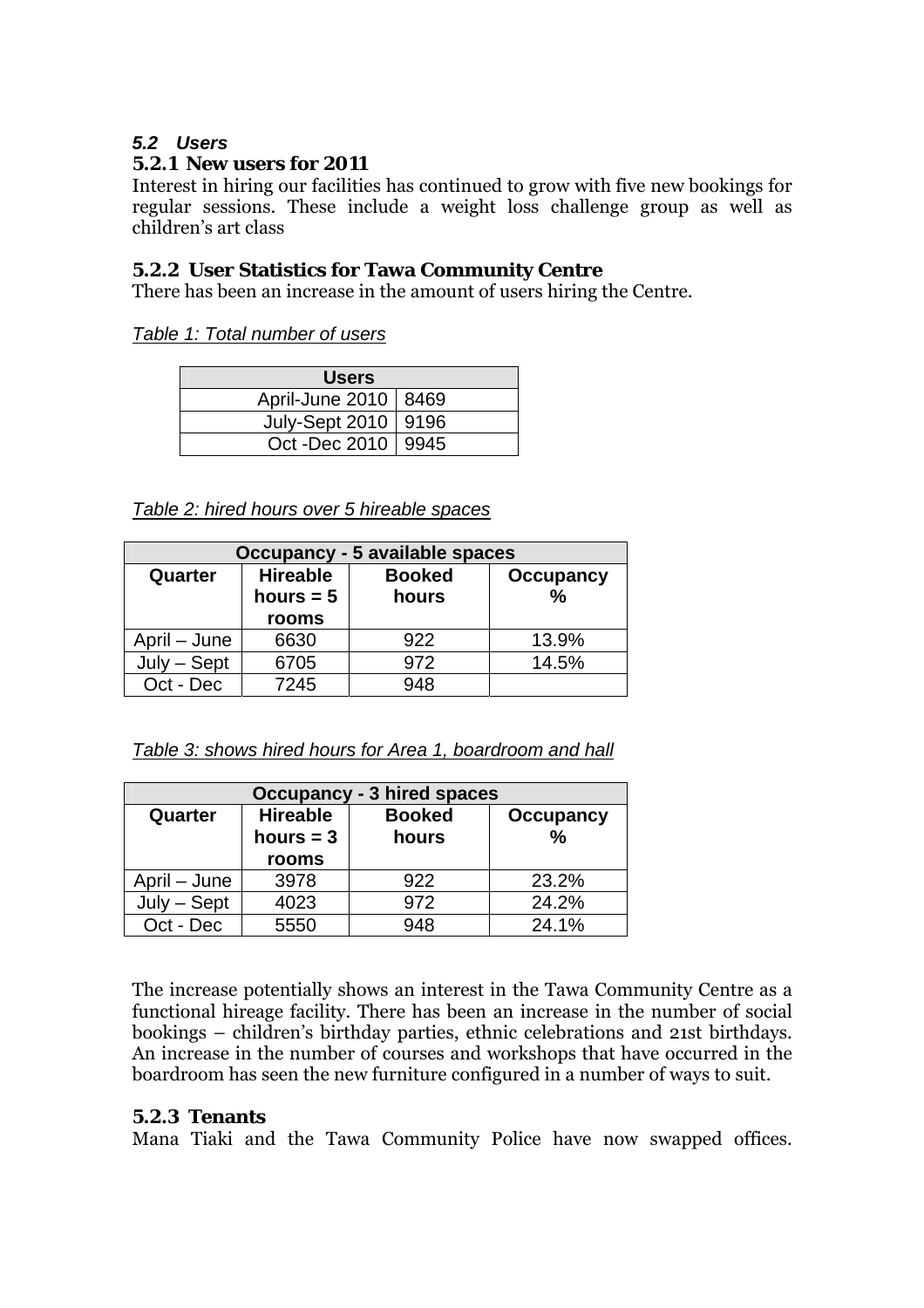We are delighted to have reloca**t**ed the Tawa community police office and the many dedicated volunteers into the main hub of the Tawa Community Centre.

Its location in the open plan setting of the community centre meeting space will provide opportunity for greater interaction between the community police volunteers and the community. We see this as an opportunity to strengthen the relationship with the community and that the information and advice that the community police office offers will be readily accessible.

All other tenants in the centre remain the same, although Awhina Wahine has downsized as a result of losing some of their funding.

#### *5.3 Maintenance*

We used the short closure of the centre to complete both reactive and planned maintenance. This included annual cleaning as well as planned maintenance such as lino replacement and painting/wallpapering. The air conditioning and heating system was repaired as well as installation of a door for the police area.

#### *5.4 Tawa Community Grants Fund*

The Tawa Community Grants Fund is designed to assist voluntary projects in Tawa. Grants may be for charitable, educational, welfare, community development, cultural, recreational, sporting, activity development, equipment or training programmes. Grants may also be given to people representing New Zealand in a recognised sporting or cultural event. A number of community groups returning from the summer break contacting the grants team about the fund requested more time to develop their proposals, as the Tawa Community Board grants meeting is on March 14 we decided to extend the closing date from 31 January to 5pm on 18 February.

#### *5.5 Youth Programme – Tawa Community Centre*

Youth provision at Tawa- after reviewing activity provided for the past two terms at the community centre WCC employed two sessional youth workers who operated an after school drop in facility. Officers are now discussing a number of options for the delivery of youth activities from the community centre and anticipate starting with activities early in term 1. The model we have developed in Newlands, working with a well established youth provider has meant that we have benefitted from the expertise and capacity of an organisation rather than directly employing staff ourselves. We are also exploring the option of running a potential youth programme at shared venues – Tawa Community Centre and Linden Social Centre.

#### *5.6 Coming Up*

**5.6.1** The current users have identified frustration at the lack of storage and we will work with the groups (particularly the Tawa Community Theatre group) to address this.

**5.6.2** We are planning a community expo to launch new activities.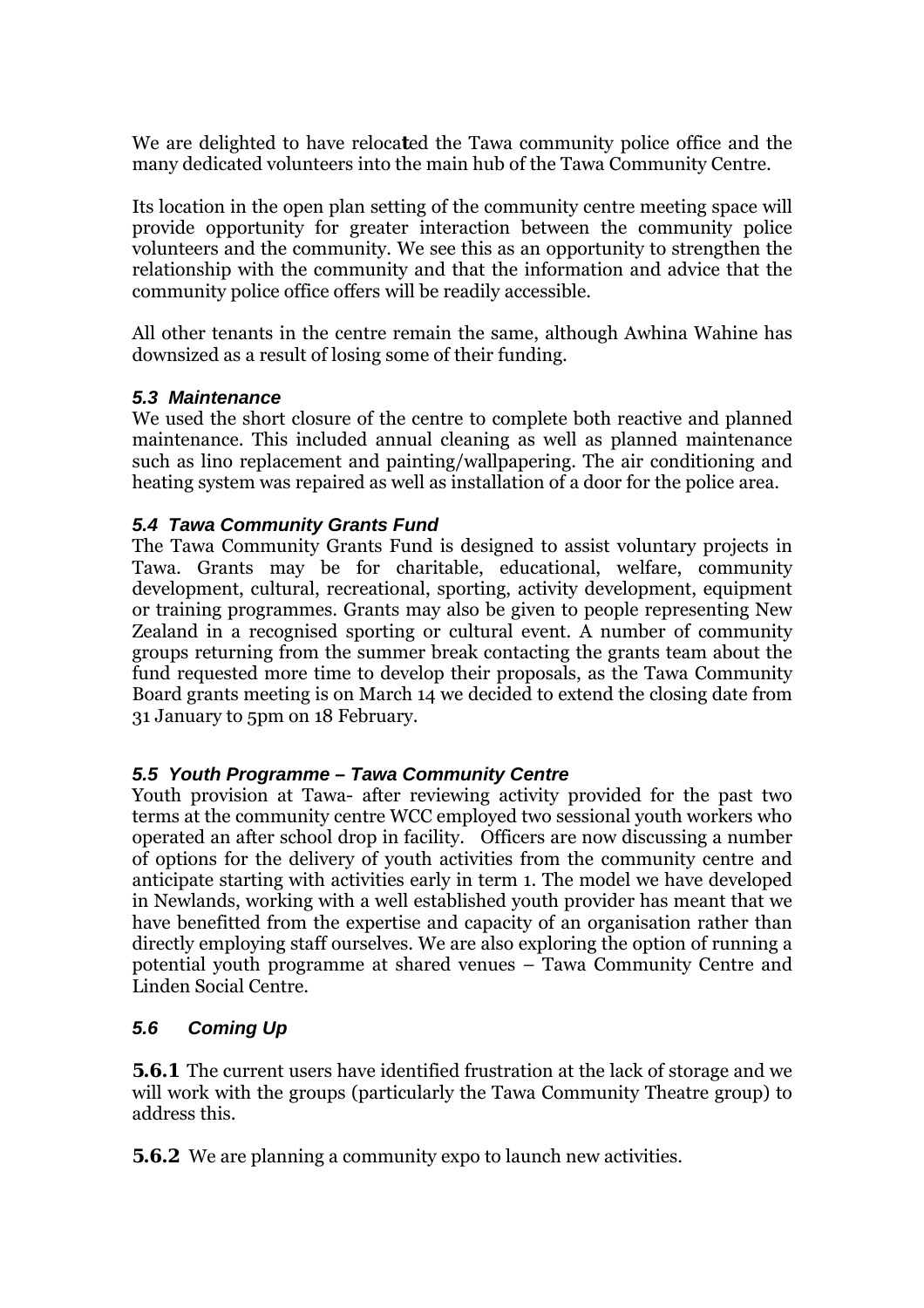Some 'manned' office hours by the Tawa Community Centre coordinator to help promote the new community activities happening from Linden. Hopefully a computer network can be organised so that bookings and payments for the hireage of Linden facilities can be made at Linden also.

#### **5.7 For the next quarter**

New coordinator will start January 25th, 2011. We will launch of the new police space and office and will continue to coordinate regular bookings for 2011.

A 'Barrier Free Audit' will be conducted at the Tawa Community Centre to assess accessibility to the centre and within the centre.

#### *6 Linden Social Centre*

We will work with the community to undertake purposeful planning to determine what activities could be delivered from the Linden Social Centre. This would be in addition to current activities and groups currently using the centre. This is in response to those who live in the Linden area but who are not accessing the Tawa Community Centre. Melanie will be based at the centre on a regular basis (initially a few hours per week).

### **6.1 User Statistics for Linden Social Centre**

*Table 1* 

| <b>Users</b>           |  |  |  |
|------------------------|--|--|--|
| April-June 2010   2699 |  |  |  |
| July-Sept 2010   2809  |  |  |  |
| Oct - Dec 2010   2100  |  |  |  |

| abie |  |
|------|--|
|------|--|

| <b>Occupancy</b> |                 |               |                  |
|------------------|-----------------|---------------|------------------|
| Quarter          | <b>Hireable</b> | <b>Booked</b> | <b>Occupancy</b> |
|                  | hours           | hours         | %                |
| April – June     | 1092            | 339           | 31%              |
| - Sept           | 1104            | 208           | 18.8%            |
| Oct - Dec        | 1104            | 290           | 24%              |

- Table 1 shows the amount of users
- Table 2 figures are based on hired hours

The Linden Social Centre mostly offers small music, cooking and study classes. Two church groups use the facility on a Sunday as well as meetings throughout the week by Tawa Lions, Tawa Good Neighbours and Tawa Community Theatre Group. It will be great to have the theatre group back up and performing this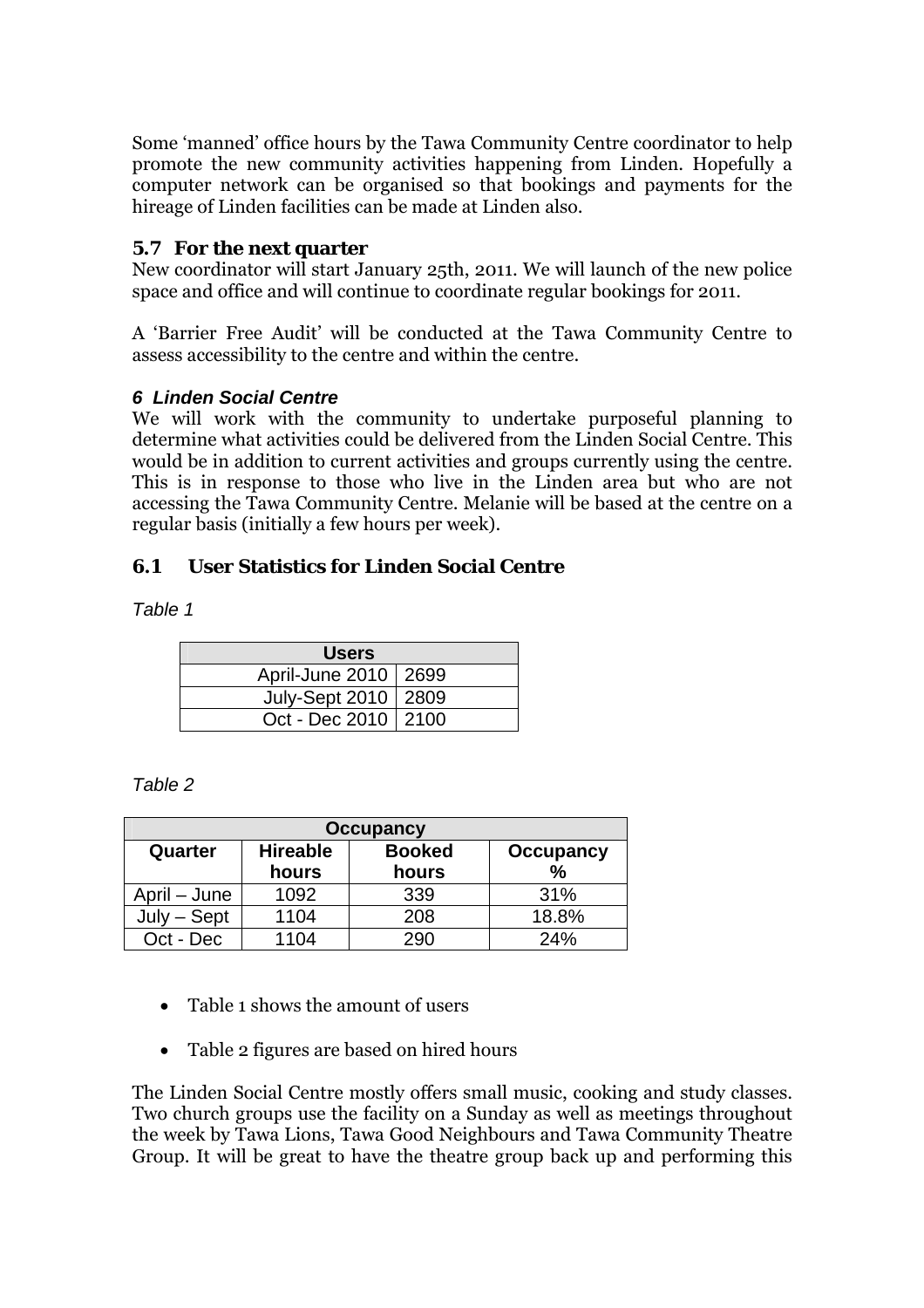year after a quiet year last year. There is definitely a need for more community classes especially exercise and health and fitness focussed groups. We are actively seeking Zumba, Yoga, Pilates etc to run classes from that space as well as more activities for Mums' and preschoolers. Having the coordinator on site to help promote and progress those activities will be good.

#### *6.3 Maintenance*

Other than the annual cleans no new maintenance work has occurred at the Linden Social Centre.

#### **7. Conclusion**

The report provides the Tawa Community Board with a quarterly update of the Mervyn Kemp Library, Tawa Community Centre and Linden Social Centre.

Contact Officers: *Rose Barker, Team Leader Wellington City Libraries and Jenny Rains, Manager City Communities*